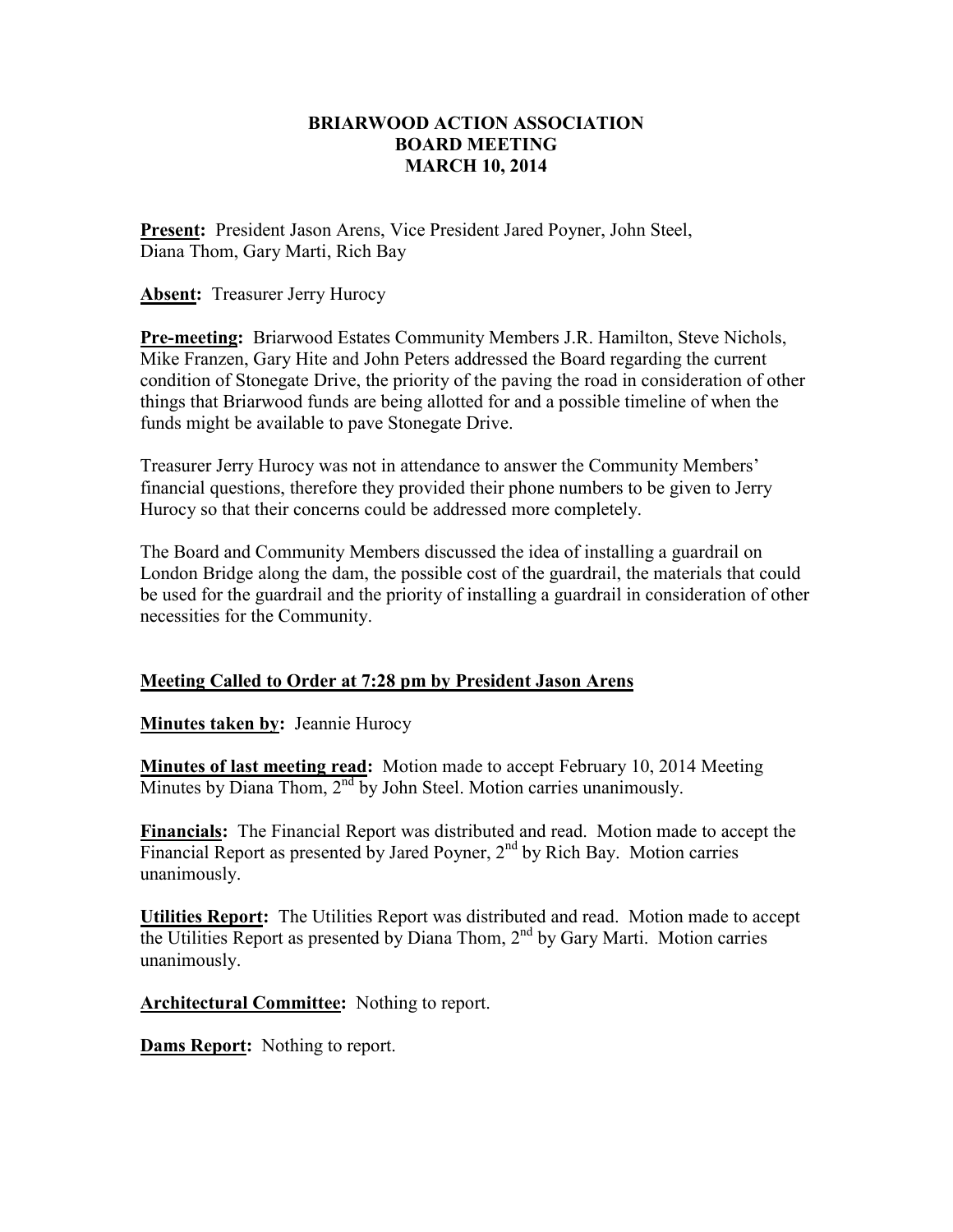**Lake and Beach Report:** The thick ice on the lake moved the pvc pipe demarcation for the swimming area. Part of it is pulled up on the beach until it is warm enough to reposition.

John Steel will contact Missouri Conservation Department to see if they will come out this year to look at the condition of the lake.

**Security Report:** Nothing to report.

**Rules and Regulations:** Nothing to report.

**Website:** Nothing to report.

**Roads:** Discussed purchasing a used truck and snow plow blades along with other needed items for winter road maintenance for community including who would do the plowing when needed. Gary Marti will be looking into the cost of a truck, plow blades and other equipment that would be needed for winter road maintenance.

Discussed guard rail on London Bridge. Rich will contact some companies to get bids.

Diana Thom has a concern about the dip before crossing the bridge over the creek at the front of the subdivision. Gary Marti will look into it.

Jared Poyner suggests getting bids for paving Stonegate Drive so the Board can be better prepared with this impending cost and to be able to answer concerned Community Members' concerns. Gary Marti will get bids and work up an estimate to have to consider.

**Park and Entrance:** Nothing to report.

## **The Board went into Closed Session to discuss Legal, Lots and Back Dues.**

**The Board returned to Open Session.** 

**Old Business:** Rich Bay has contacted Thurman Law Firm to tell them we are not pursuing anything further with the research they have previously done regarding upgrading Briarwood's sewer system at this time.

**New Business:** Jared Poyner states that the newly appointed Board Officers need to be added to bank accounts.

Community Member, "Hoppy", has had his long standing dock destroyed by the ice on the lake this winter. He states that he will be demolishing it and not rebuilding it.